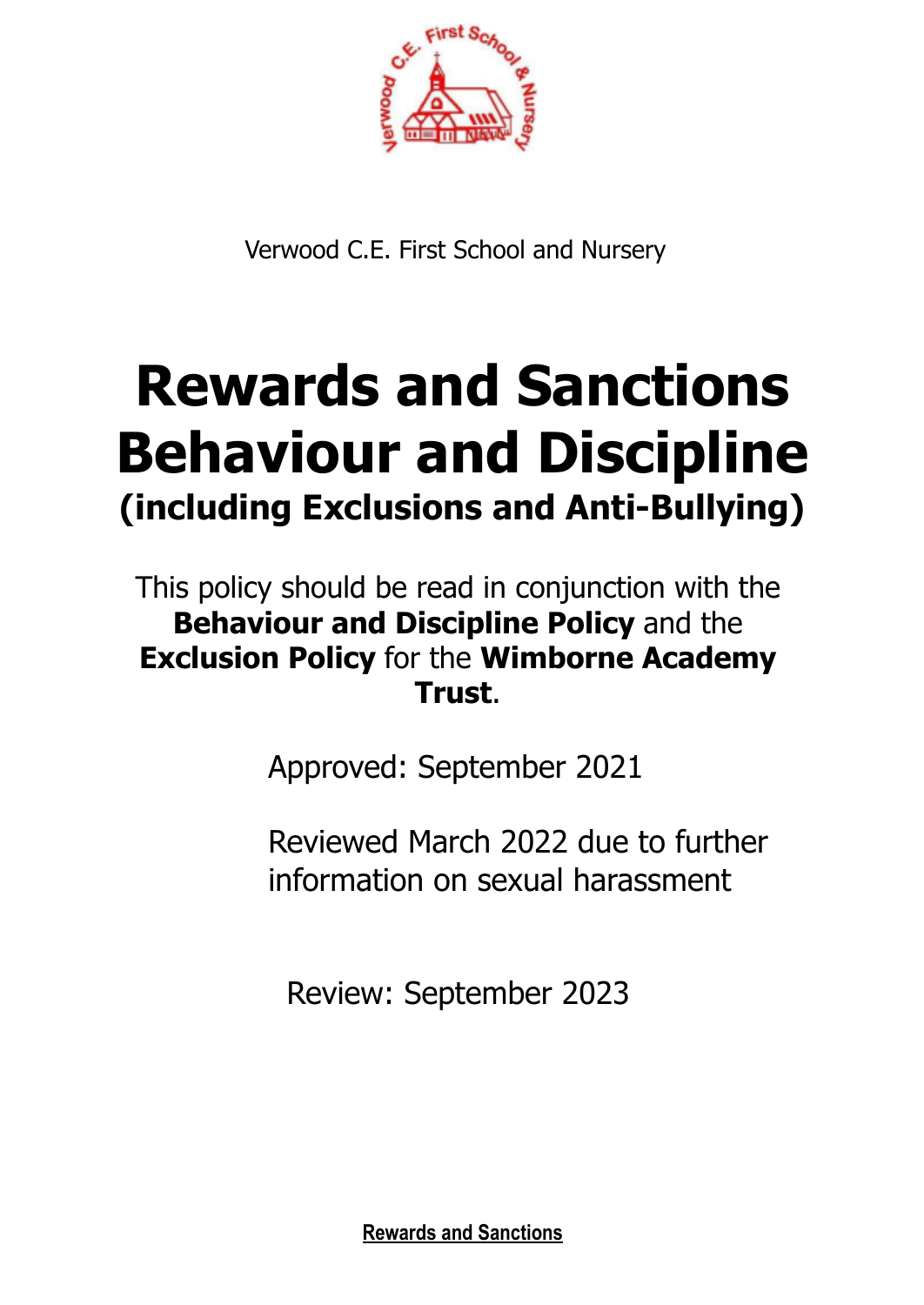# **Behaviour, Discipline and Anti Bullying Policy**

At Verwood C of E First School we aim to create a secure environment within a caring Christian ethos whereby children can learn and flourish. We believe that in order to achieve this we need to develop good relationships and high standards of behaviour, which are understood and supported by children, parents and staff.

We believe that a successful behaviour system…

- Provides positive reinforcements
- Educates children in making appropriate choices
- Is age appropriate and relevant to children's needs
- Is consistent throughout the school
- Is clear, visual and understood by all
- Provides opportunities to learn from mistakes and make a fresh start
- Is forgiving

As a school we believe that our learning dispositions are key to becoming successful learners. We use the 6 R's as a framework to encourage appropriate behaviour. *(Responsible, Respectful, Reciprocity, Resilient, Resourceful and Reflective).* We advocate the 6R's throughout the course of the day, including playtimes, lunchtimes and off site visits. Sessions during the school day provide opportunities to build self-esteem, develop better relationships and teach relevant social skills such as being respectful and reciprocal. It is a time also to discuss issues about behaviour directly with the children.

#### *How is good behaviour encouraged and rewarded?*

To encourage good behaviour we operate a rainbow, sparkly sun and sun system. At the start of each week all children have a named peg attached to the sun. We reward children for their achievements in the following ways.

- If a child is noticed by a member of staff for good behaviour; demonstrating the school values or showing the 6R's the children will be asked to move their peg up onto the sparkly sun. This shows they have been recognised for their positive behaviour and are one step closer to the rainbow.
- If a child is on the Rainbow they will receive a special shout out in Praise Worship each week with the rest of the school. The rainbow is an example of the children who have had a positive week where they have gone above and beyond.This system is NOT designed to reward every child throughout the course of the year. This system is to reward children who are consistently well behaved throughout the week.
- In all bases, including Oak base, we will have a gem Jar so that instances of positive behaviour can be immediately reinforced. Individuals or groups can earn gems, which they will place in a base jar. When the base has earned enough gems to fill the whole jar, they will receive a base reward. The children will decide what reward they are aiming for which will foster a sense of teamwork, as it will encourage the children to support each other in appropriate behaviour.
- Praise Worship will take place once a week. During this time specific children are awarded a Head Teachers certificate for demonstrating one of the 6R's.
- Underpinning all of these acknowledgements of good behaviour are our 'Fruit of the Spirit' and our school vision. This drives our relentless expectation of strong and positive behaviour across the school.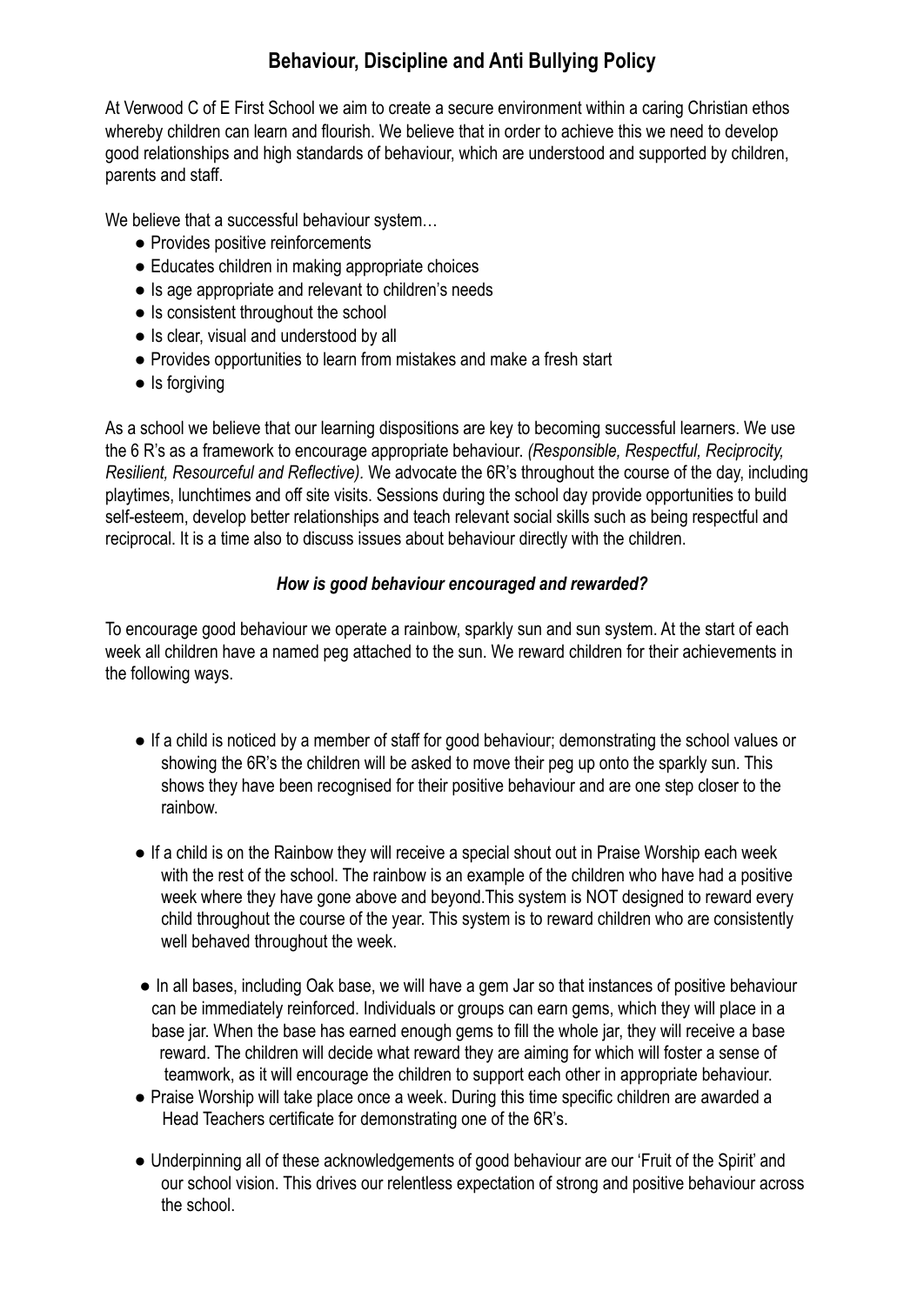#### *How is inappropriate behaviour discouraged and sanctioned?*

Our main approach to behaviour management is to reinforce positive behaviour whenever possible and to recognise & reward this behaviour at every opportunity. As a school we believe that mistakes are an important part of learning. Therefore, it is important to us that we convey the message that everyone can learn from mistakes. There are occasions when children need guidance and clear boundaries. When inappropriate behaviour takes place, staff members consider each case on an individual basis and any decisions made will be dependent on circumstances.

- In KS1 & KS2, if a child displays persistent or inappropriate behaviour there will be a whole class reminder. If the behaviour continues the child will be given an individual warning. If the behaviour still continues the child will be asked to remove their peg from display. If a child displays unacceptable or unsafe behaviour, which might include deliberately hurting another child (physically or verbally) or damaging property, this would result in a child removing their peg with no prior warning.
- Every time a child removes their peg they will miss 5min at the beginning of lunchtime (Reflection time) or the nearest appropriate time with a member of the base team. During this Reflection time session the child will be asked to think about what they did and the choices they are going to make in order to move their peg back onto the sun. They will also be reminded of the consequences of moving their peg for a second time. If a child is asked to move their peg on more than one occasion during a day, they will be sent to another member of staff to discuss the choices they have made.
- If a child removes their peg multiple times throughout the week base staff will have a discussion with the Leadership team on the most appropriate step. This may include reflection with a member of the Leadership team or discussions with parents/guardians. These will be assessed on a case by case basis
- It is important to note that all reflection times will aim to be on the same day as the incident of behaviour in line with our ethos of learning from mistakes.
- In order to ensure equality for all *(Equality Objective* 1) the Head Teacher monitors children of concern and incidents in each base via a weekly review.
- Where poor behaviour persists and the child continues to attend reflection, the Head Teacher will meet with parents and child. Where a pattern of bullying or a serious incident occurs this is followed through weekly reviews and monitored closely. Parents will be informed at an early stage.

## *What happens if sanctions are not having an impact?*

If a child is consistently demonstrating inappropriate behaviour, it may be necessary to use alternative behaviour strategies. (The Head Teacher and Assistant Headteacher may be involved at any stage of the behaviour management process)

In some instances it may be necessary to exercise internal exclusion such as:

- take the child from their base to learn in another supervised area
- take the child to the headteacher or another member of the leadership team
- keep a child in during playtimes or lunchtimes

Where a very small minority struggle with their behaviour management, it may be necessary for the Inclusion Team to become involved. If this is the case, parents will be informed. In these circumstances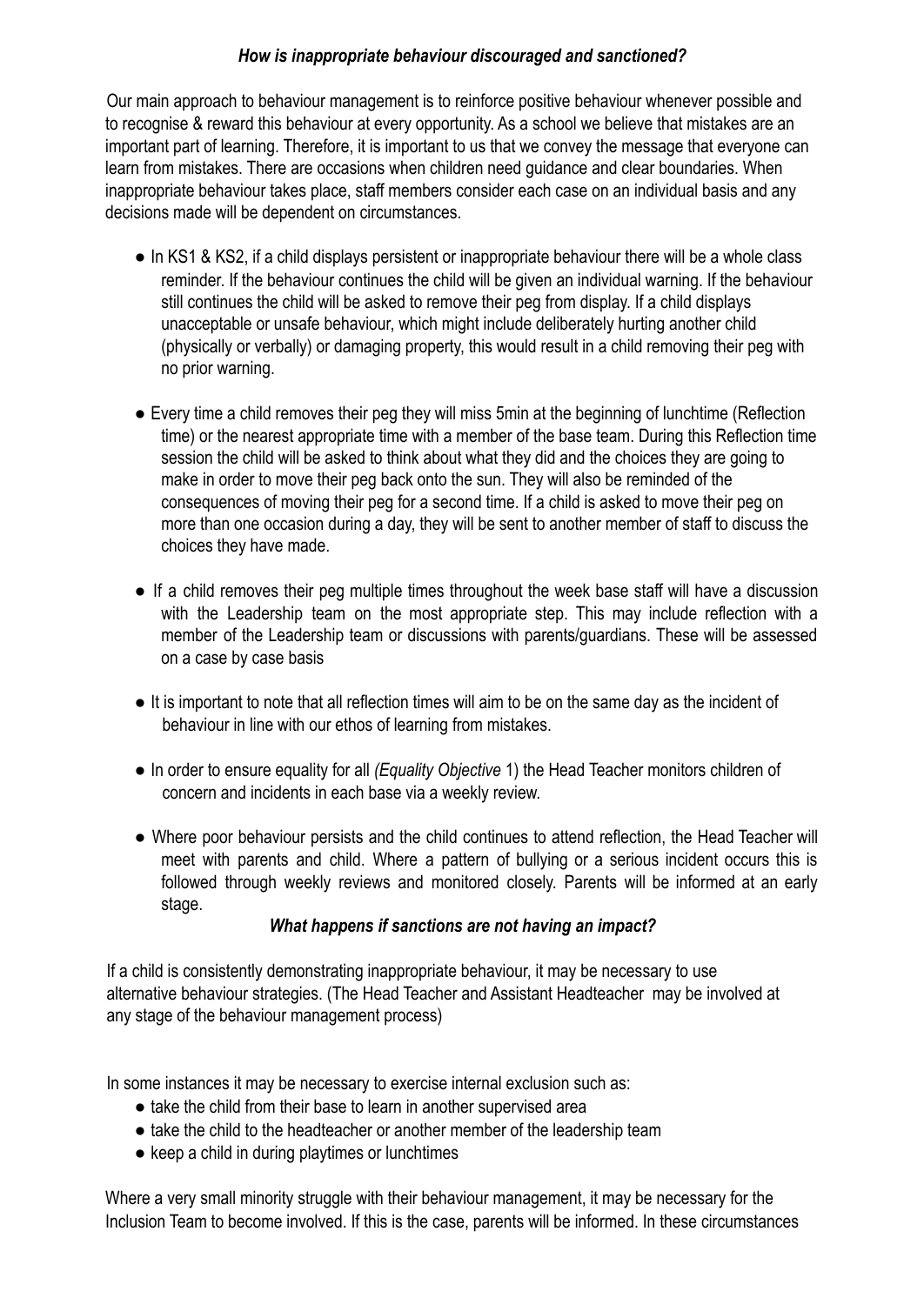it may be necessary to explore alternative strategies or to seek advice from external agencies. In very serious circumstances it may be necessary:

- For a member of staff to use 'reasonable force' to control or restrain a child. The schools approach reflects July 2011 DfE advice *'Use of Reasonable Force' for Head Teachers, staff and Governing bodies and KCSIE18 advice.*
- To temporarily exclude a child from school. In these circumstances, the School will adhere to the Exclusion Policy for the Wimborne Academy Trust, and will work in conjunction with the CEO of the Trust, and the LA Inclusion Lead.

We believe the most effective way to move forward is for a supportive partnership between home and school.

## *Bullying*

All schools have incidents of poor behaviour and these are managed carefully. Bullying is a much stronger term so this section is an attempt to clarify what we understand by 'bullying' in school and how we address this issue.

Bullying can be

- ∙ physical
- ∙ verbal *(NB harder to detect, more frequent and the effects are longer lasting)*
- ∙ silent/ignoring

| <b>TYPE OF BULLYING</b>                                                                                                                                               | <b>DEFINITIONS</b>                                                                                                          |
|-----------------------------------------------------------------------------------------------------------------------------------------------------------------------|-----------------------------------------------------------------------------------------------------------------------------|
| Emotional                                                                                                                                                             | Being unfriendly, excluding, tormenting                                                                                     |
| <b>Physical Hitting</b>                                                                                                                                               | kicking, pushing, taking another's<br>belongings, any use of violence                                                       |
| Prejudice-based and discriminatory,<br>including:<br>• Racial<br>• Faith-based<br>• Gendered (sexist)<br>• Homophobic/biphobic<br>• Transphobic<br>• Disability-based | Taunts, gestures, graffiti or physical<br>abuse focused on a particular<br>characteristic (e.g. gender, race,<br>sexuality) |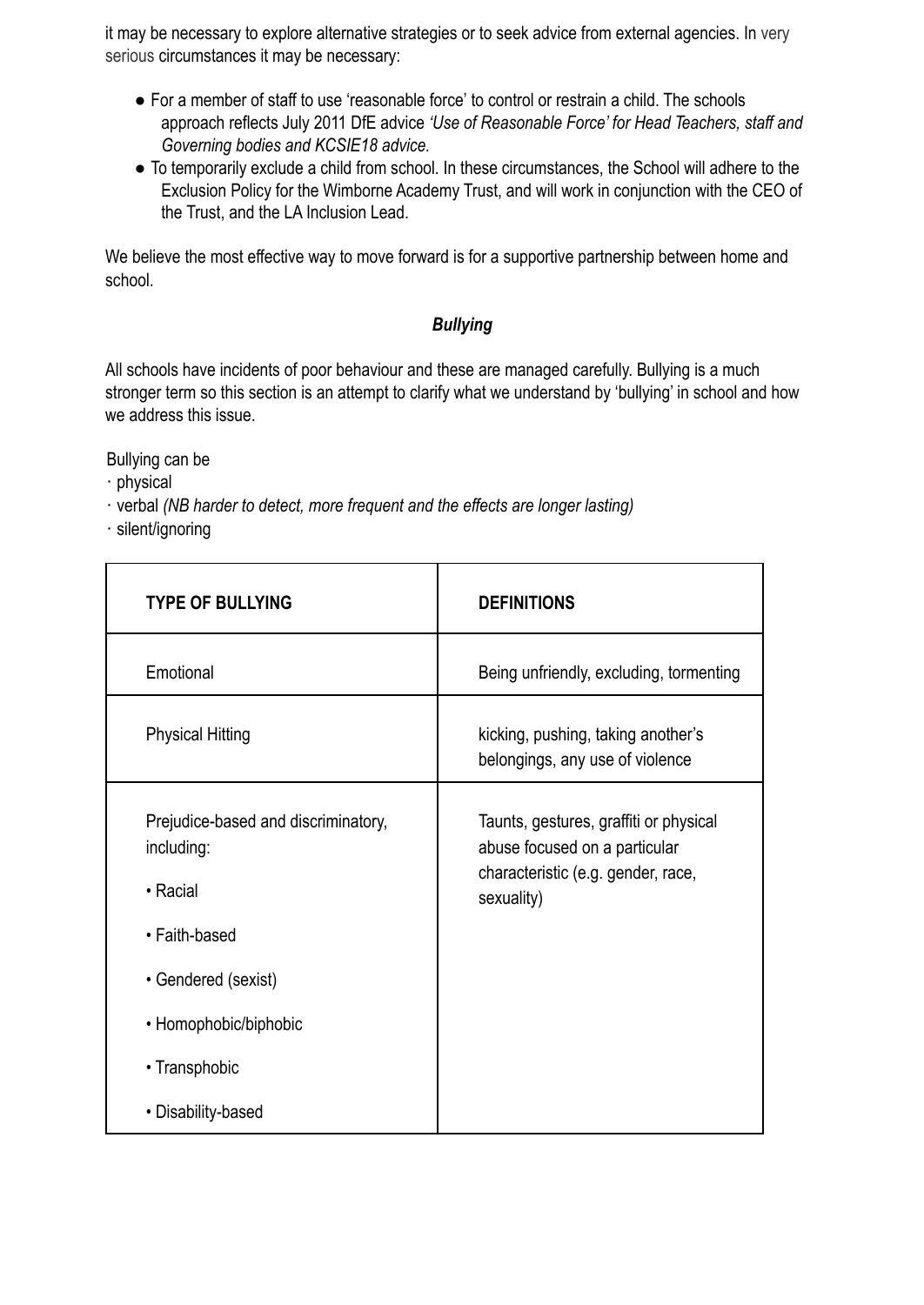| Sexual                    | Explicit sexual remarks, display of<br>sexual material, sexual gestures,<br>unwanted physical attention, comments<br>about sexual reputation or performance,<br>or inappropriate touching |
|---------------------------|-------------------------------------------------------------------------------------------------------------------------------------------------------------------------------------------|
| Direct or indirect verbal | Name-calling, sarcasm, spreading<br>rumours, teasing                                                                                                                                      |
| Cyber-bullying            | Bullying that takes place online, such as<br>through social networking sites,<br>messaging apps or gaming sites                                                                           |

Bullying is:

- ∙ persistent
- ∙ intentional

If this sort of behaviour arises, we aim to deal with it in the following ways:

- ∙ take it seriously
- ∙ listen

∙ help children to discern bullying and accidental or one-off incidents

∙ encourage through role play and discussion, understanding of each other's actions and

reactions ∙ take appropriate actions and sanctions according to the individual case

∙ seek external support and expertise if deemed necessary (we have a Pupil and Parent Support worker) As a parent you can be assured that the school will contact you if we suspect your child is being bullied or is involved in bullying behaviour.

Please don't hesitate to talk to us if you have any concerns regarding this.

# **Harassment**

No level of racial, sexual or other harassment will be tolerated. The DfE introduced new guidance for schools in relation to sexual violence and sexual harassment. This can occur between two children of any sex. It can also occur through a group of children sexually assaulting or sexually harassing a single child or group of children.

## **Sexual Harassment**

When referring to sexual harassment we mean 'unwanted conduct of a sexual nature' that can occur online and offline. When we reference sexual harassment, we do so in the context of child on child sexual harassment. Sexual harassment is likely to violate a child's dignity, and/or make them feel intimidated, degraded or humiliated.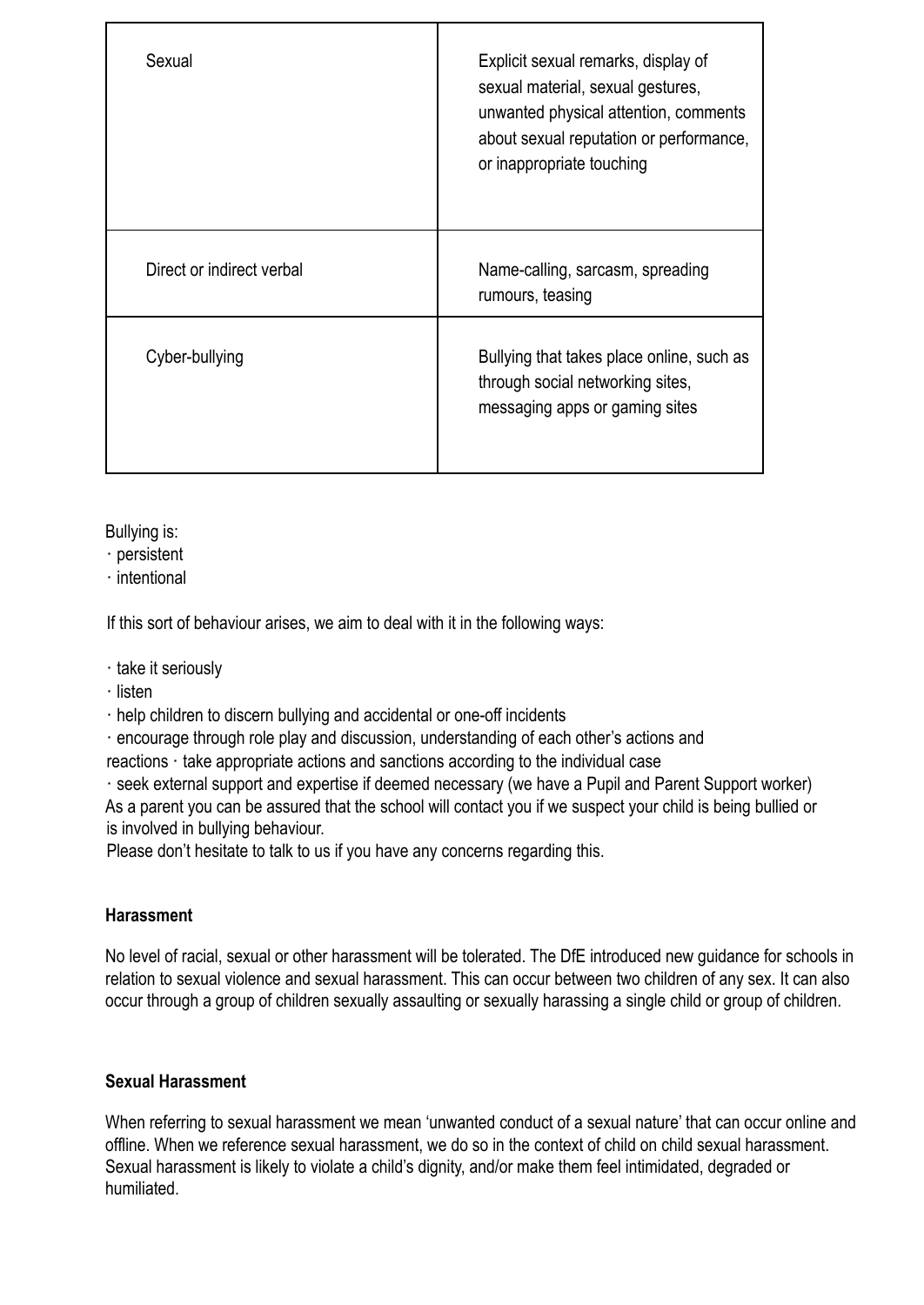Whilst not intended to be an exhaustive list, sexual harassment can include:

- sexual comments, such as: telling sexual stories, making lewd comments, making sexual remarks about clothes and appearance and calling someone sexualised names;
- sexual "jokes" or taunting;
- · physical behaviour, such as: deliberating brushing against someone, interfering with someone's clothes and displaying pictures, photos or drawings of a sexual nature;
- · online sexual harassment, which might include: non-consensual sharing of sexual images and videos and sharing sexual images and videos (both often referred to as sexting); inappropriate sexual comments on social media; exploitation; coercion and threats.
- · online sexual harassment may be standalone, or part of a wider pattern of sexual harassment and/or sexual violence.

Any such incidences will be referred directly to the Senior Leadership Team, who will record the incident. All pupils involved will be interviewed, and parents informed as appropriate. Persistent harassment may result in a pupil's exclusion. Any concerns relating to sexual harassment and violence will provoke a response under safeguarding procedures, as stipulated in the Safeguarding Policy. By this, meaning that the Designated Safeguarding Lead will be informed and inter-agency communication such as social care, early help/identified professionals will be notified as deemed necessary.

Sexual violence When referring to sexual violence we are referring to sexual offences under the Sexual Offences Act 20038; Rape/ Assault by Penetration/Sexual Assault.

#### *Safeguarding*

At all times, regardless of the situation, good practice in terms of safeguarding in line with KCSIE 2021 is expected.

Staff need to be mindful of the devastating impact of peer on peer abuse and be alert to this at all times. Staff need to understand unwanted behaviour and be very aware of the impact of not addressing poor behaviour. An awareness of sexual harassment and reporting concerns is important. Incidents construed as such should be reported to the headteacher.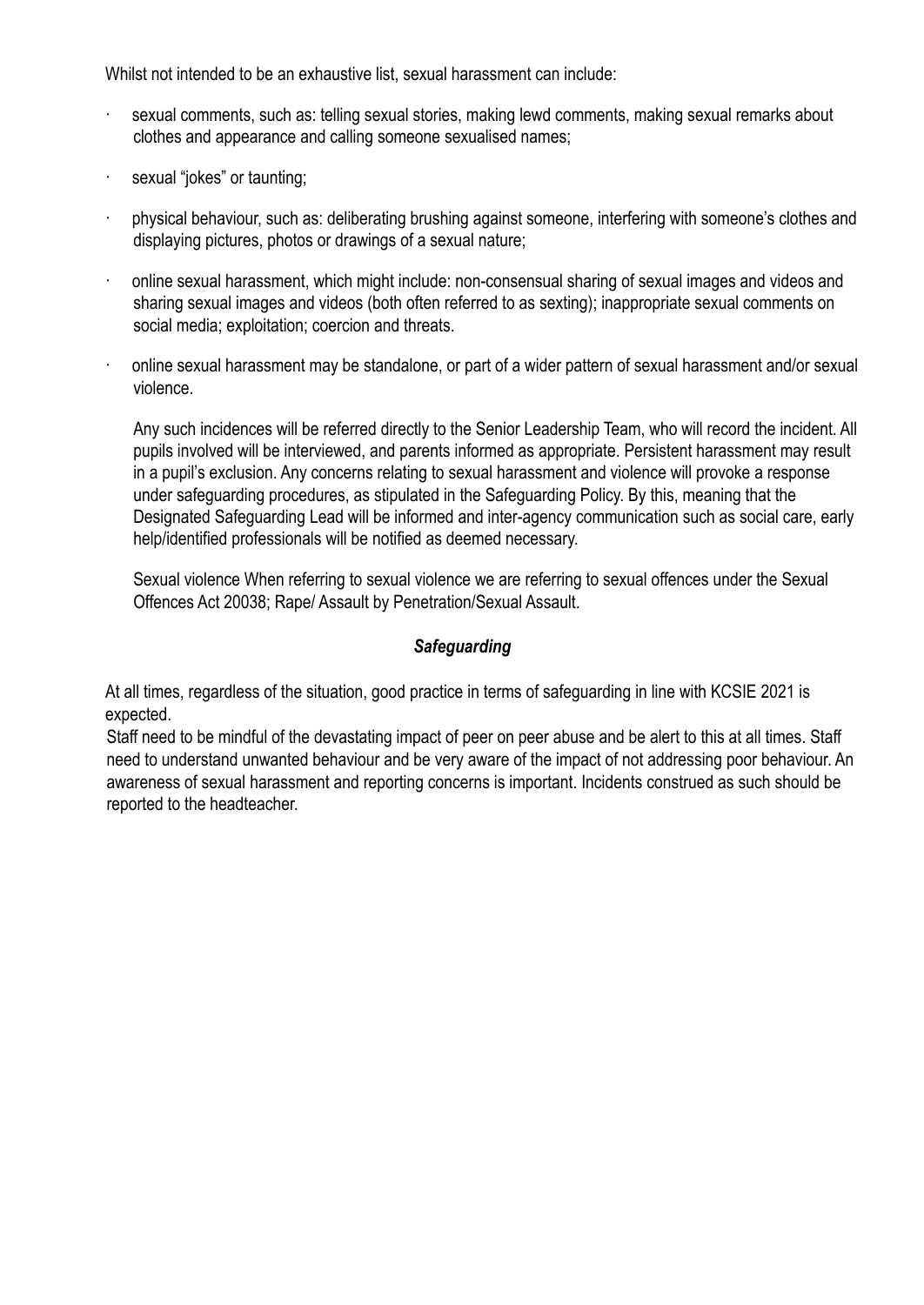#### **Verwood CE First School Anti-Bullying Policy**

The lead person with responsibility for developing this policy is Mr Parsons,

headteacher.

**Mr Parsons** is a member of this school's senior leadership team.

Date issued: September 2021

Date to be reviewed: September 2023

## **1. Roles and responsibilities**

The lead person will

- 1. develop the policy in line with good practice
- 2. ensure that agreed protocols are followed
- 3. evaluate the progress the school is making in relation to the anti-bullying agenda Class / form

teachers are responsible for the day to day implementation of practices and they will

- 1. support the development of an appropriate culture within school
- 2. support children / young people who have experienced bullying
- 3. respond to children / young people who have bullied
- 4. model appropriate, respectful behaviour

Children / young people in this school /setting will

- 1. embrace a culture that respects difference
- 2. support children / young people who have experienced bullying behaviours.
- 3. model appropriate, respectful behaviour

Governors are responsible for monitoring the above

# **2. Participation**

At every stage in the development of this policy recognition has been given to the importance of ownership. The children / young people, staff, parent / carers, governors and other members of the community have been involved in

- 1. Activities and learning together
- 2. Giving feedback on how safe they feel at school

## **3. The aims and objectives**

Our school / setting asked children / young people what they felt the purpose of an anti-bullying policy should be and they responded

- **We don't ever want bullying to happen in this school**
- **Teaching children not to do it**
- **To help people being bullied feel safe in school**
- **To know what to do or how to help someone else if they were being bullied**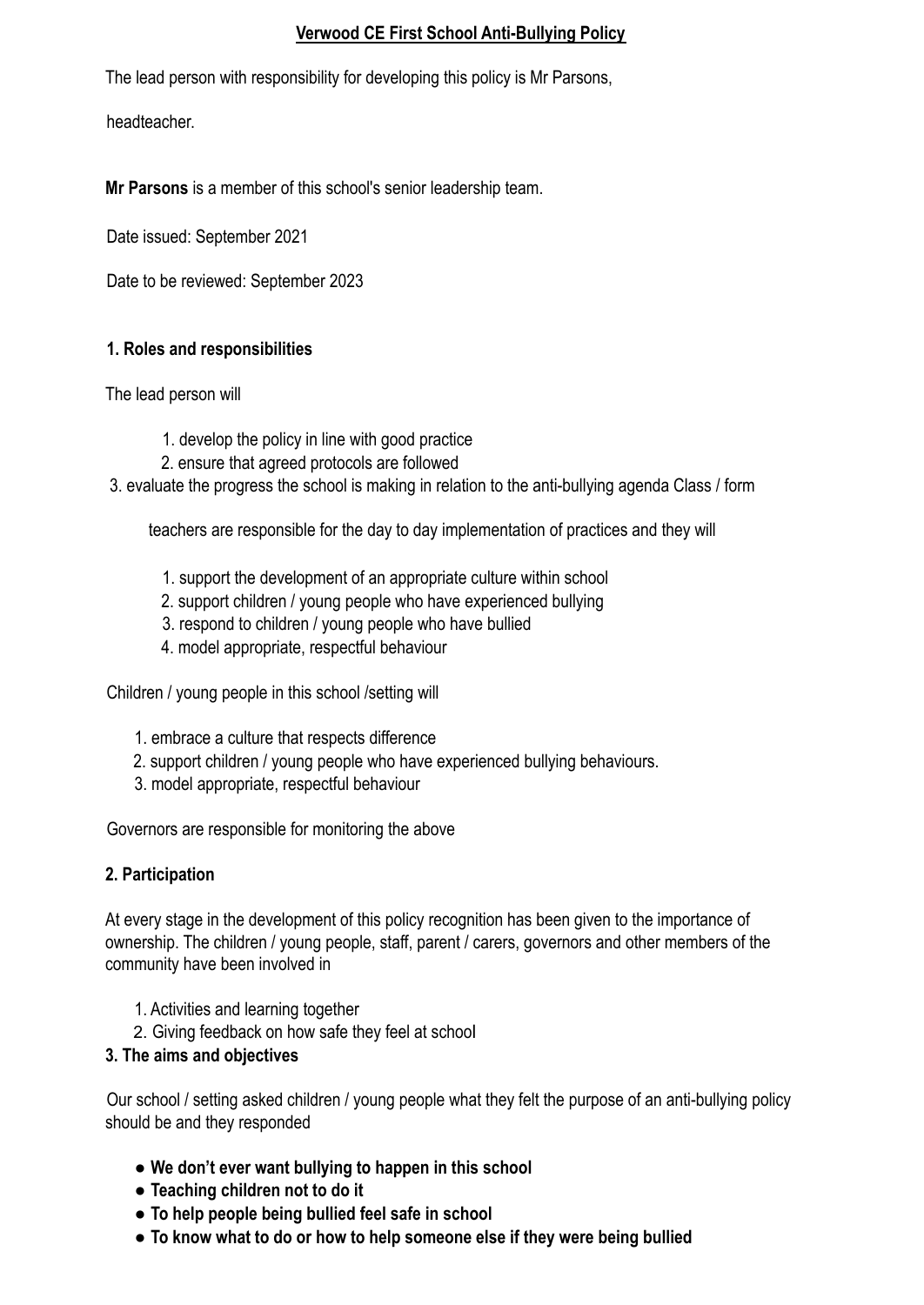- **So everyone knows about bullying so they know it's wrong**
- **To show we care**
- **To prevent bullies**
- **Show what you do to stop bullying**

In generic terms (and as stated in the DfE document 2011 "Preventing and Tackling Bullying – Advice for School Leaders, Staff and Governing bodies".) the aims and objectives of this policy are to develop and maintain

- 1. a culture of respect where difference is valued
- 2. a system of support for children / young people who have been bullied
- 3. a system of clear, fair and consistent responses to incidences of bullying

# **4. Defining bullying**

Our school / setting asked children / young people to define bullying and they responded that bullying is

- **Bullying is aimed at one person**
- **It is not a nice thing to do**
- **Could be ganging up on someone so they have no friends**
- **Keeps on happening**
- **Over a period of time**
- **Deliberate**
- **Upsets the victim**
- **Unkind words**
- **Physical violence or hurt**
- **Cyber bullying (sending nasty texts, phone calls, emails)**
- **Pulling horrible faces**
- **Isolating the victim**
- **Bully trying to feel bigger and more powerful**

In generic terms (and as stated in the DfE document 2011 "Preventing and Tackling Bullying – Advice for School Leaders, Staff and Governing bodies".) bullying is described as 'behaviour by an individual or group, repeated over time,

that Intentionally hurts another individual or group either physically or emotionally.'

# **5. Prevention**

Our community is developing a culture that embraces differences and never tolerates bullying. We are doing this through:-

- the delivery of an appropriate curriculum
- training for staff to ensure a knowledge about diversity and issues associated with bullying
- the modelling of appropriate respectful behaviour by staff & pupils and other members of the school community.

# **6. Responding & Supporting**

Our school asked children about the type of support they would like and they responded –

- Support to help sort it ourselves
- Make sure people you tell believe you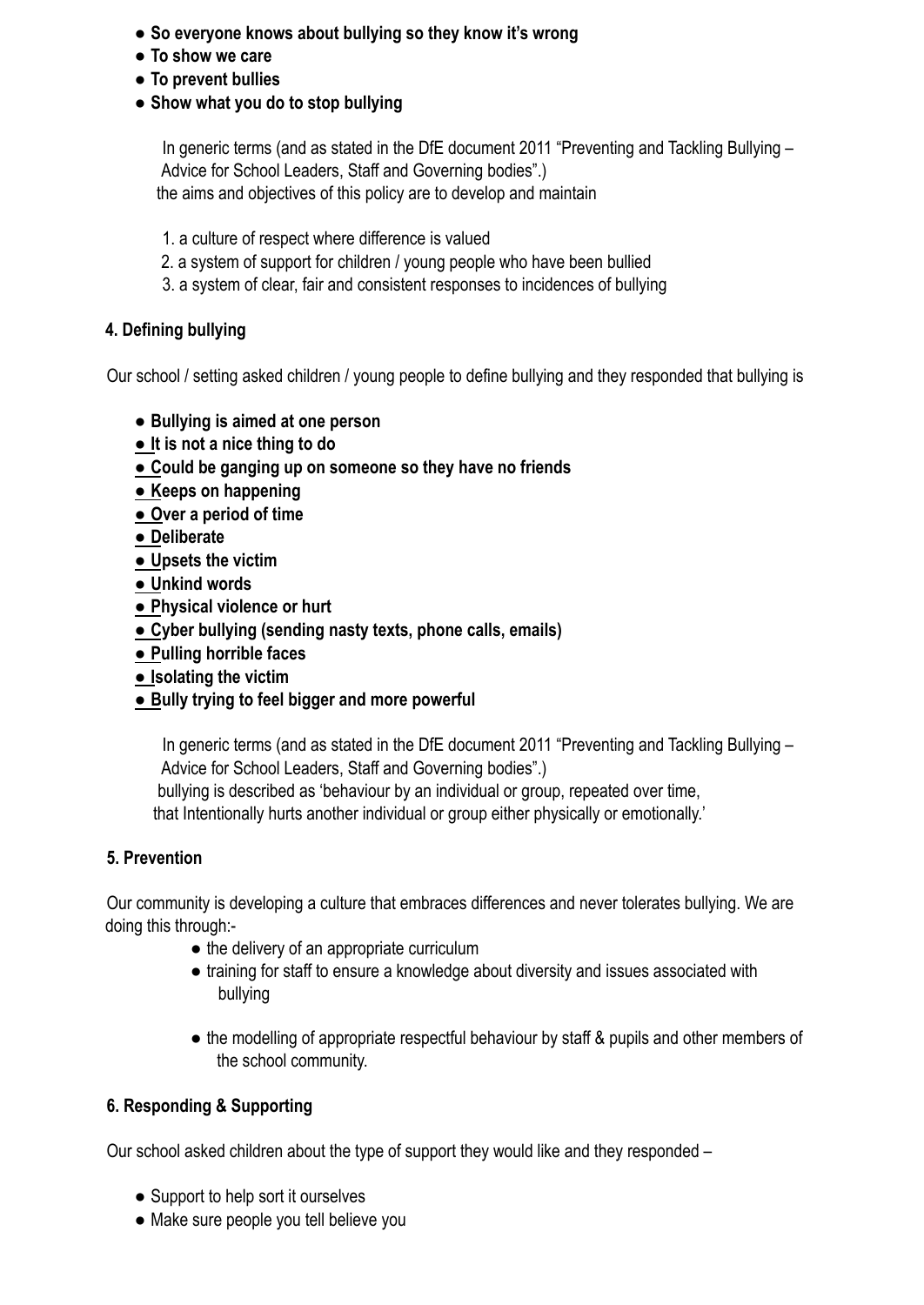- Someone to cheer you up
- $\bullet$  Help before it gets worse Adult help
- Friends around you
- Support from family, support from your friends
- $\bullet$  Help for bully too  $-$  look at reasons
- Bully needs to work on their 'people skills'
- Support bully making friends
- Educate bully (think about victims feelings)
- Anti-bullying week
- SEAL lessons
- More anti-bullying activities

#### **7. Culture**

'Staff are advised to maintain an attitude of "It could happen here" where safeguarding is concerned. When concerned about the welfare of a child, staff members should always act in the best interests of the child' (Keeping Children Safe in Education Sept 2021)

Our school will address each incident of behaviour individually and appropriately. The common elements of each response will include:-

- 1. Listen to the child young person who has been bullied and identify the type of support they feel they need
- 2. Listen to the child young person who has bullied and identify the type of support they need
- 3. Apply disciplinary protocols consistently and fairly
- 4. Carefully consider and decide upon the appropriate level of parental involvement for both parties
- 5. Complete the schools recording forms and involve outside agencies (such as Educational Psychologists, and Behaviour Support Service) as appropriate.

#### Child Protection

Our school recognises that under the Children Act 1989 a bullying incident should be addressed as a child protection concern when there is "reasonable cause to suspect that a child is suffering, or is likely to suffer, significant harm". Where this is the case, our school staff will report their concerns to the Designated Senior Person for Child Protection who will refer to Children's Services Social Care.

## **8. Reporting**

Our school has a clear system for gathering information about what is happening within school these systems are reviewed regularly. These logs are kept by the headteacher and work through the 'weekly review sheet' communication.

#### **9. Evaluating**

Our school will track the outcomes of individual incidents of bullying. Our school will monitor the progress we are making with respect to the anti-bullying agenda. We recognise that success will be associated with satisfaction shown by children / young people and parent carers and not necessarily via a reduction in reported incidents. Incidents of bullying are communicated on the weekly review and a process of monitoring follows.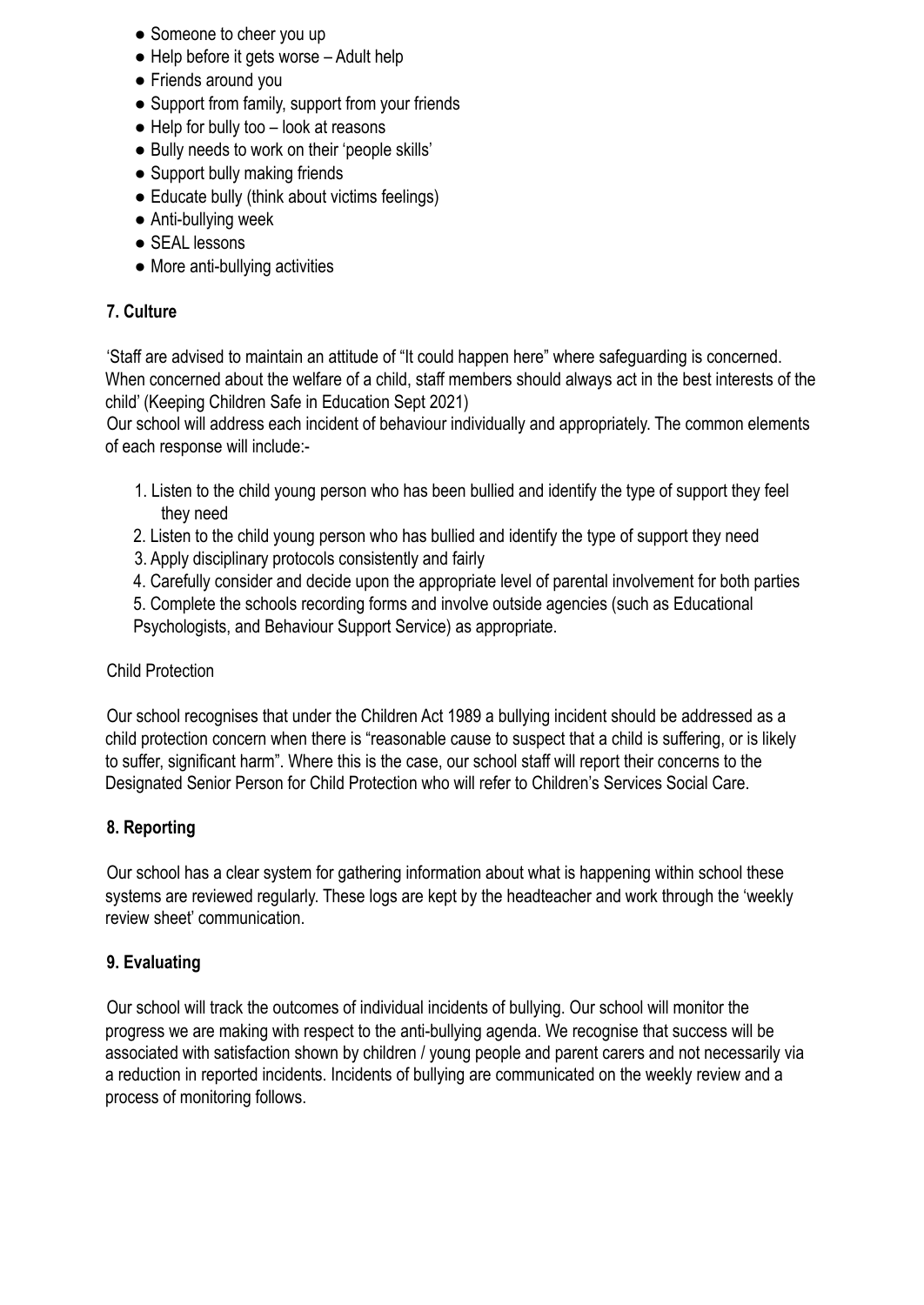# **Verwood CE First School & Nursery Behaviour Codes**

|                                                                             | <b>Sanctions Strategies</b>                                                                                                                                                                                                                                                                                            |                                                                                                                                                                                                                                                        | Records                                                                                                                 |
|-----------------------------------------------------------------------------|------------------------------------------------------------------------------------------------------------------------------------------------------------------------------------------------------------------------------------------------------------------------------------------------------------------------|--------------------------------------------------------------------------------------------------------------------------------------------------------------------------------------------------------------------------------------------------------|-------------------------------------------------------------------------------------------------------------------------|
| Code 1<br>Low level<br>disruption in<br>class or on the<br>playground       | Whole class positive reinforcement<br>Discuss with child 1:1 about behaviour choices and remind of next<br>step being their peg removed from sunsteps                                                                                                                                                                  | Reflection period with child as close to incident as<br>possible to discuss the child's behaviour with them<br>$1 - 2 - 1$<br>Peg moved back to the sun for the next lesson                                                                            | No recording                                                                                                            |
| Code 2<br>Disruption of<br>lesson / playtime<br>activities                  | Classroom<br>Child is moved within the classroom to complete their work on<br>their own<br>Child misses 2 minutes of the next play with the class teacher.<br>Playtime / lunchtime<br>Child is asked to remove themselves from the activity they are<br>disrupting<br>Stand next to the adult for 2 minutes to reflect | Discuss the child's behaviour with them 1-2-1<br>Seek advice from the SENCo if persistent<br>Discuss with parents<br>Name moved back to the sun for the next lesson<br><b>Persistent Code 2</b><br>Rewards and incentives<br>Raise a record of concern | Weekly Review if<br>persistent or<br>teacher feels it<br>needs mentioning<br>to leadership                              |
| Code 3<br>Prevention of<br>other children<br>learning /<br>playing in peace | <b>Classroom</b><br>Internal exclusion - child to be excluded to partner classroom,<br>Children to be sent with work<br>SLT informed<br>Playtime / lunchtime<br>Child to stand with Lunch/break staff for a fixed period of time                                                                                       | SENCo to arrange meeting with parents and CT<br>Support from SENCo - ELSA/ Nurture/ outdoor<br>adventurers/circle of friends / social skills training<br>Targeted intervention<br>Outreach support request                                             | Weekly review<br>Teacher<br>responsible for<br>record of:<br>Communication<br>with parents<br>Sanctions in<br>classroom |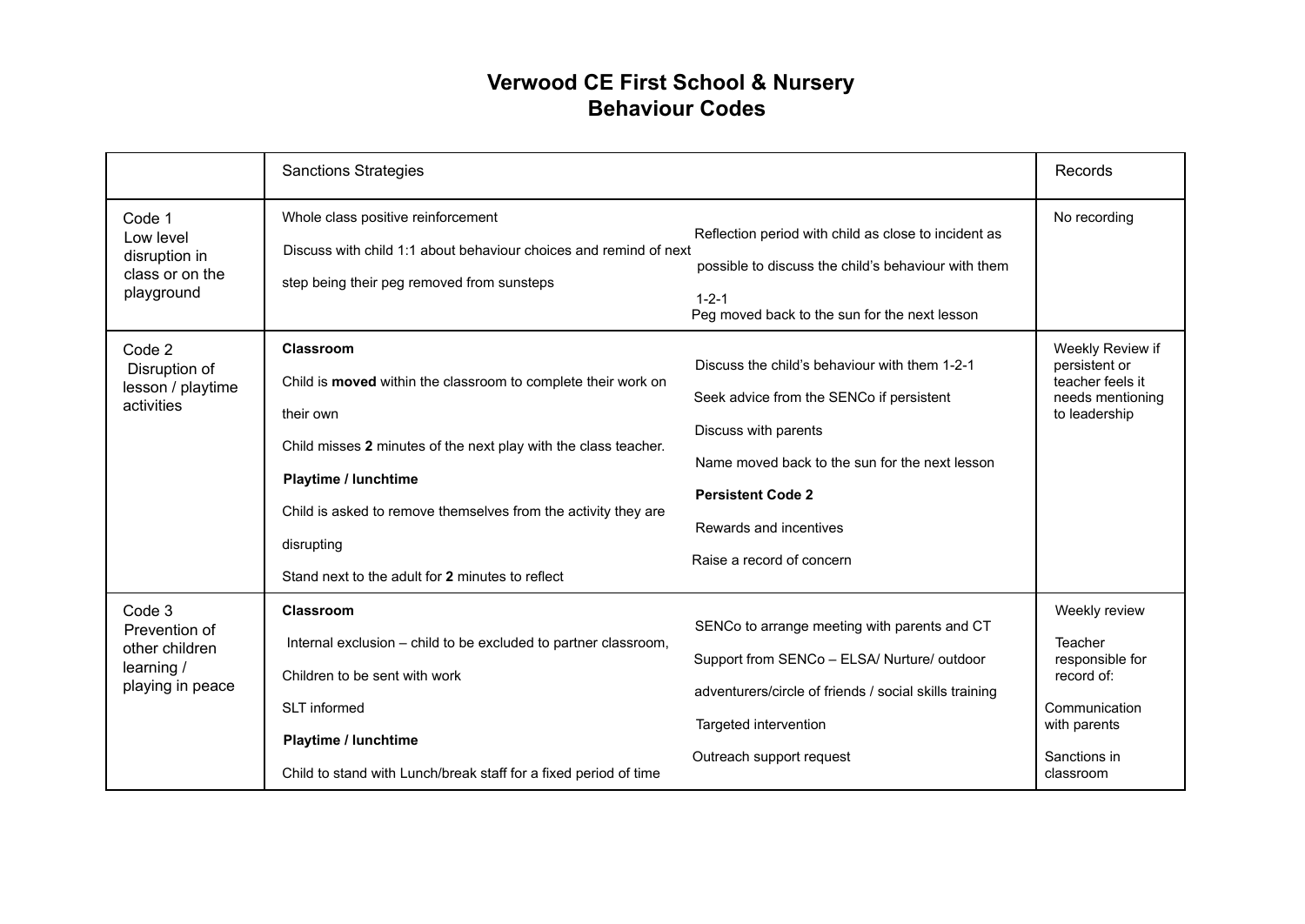|                                              | 5 <sub>mins</sub>                                                                                                                                                                                                                                                                                                                                                                 |                                                                                                                                                                                                                                                                                                        | Leadership actions                                                                                                                                                                                            |
|----------------------------------------------|-----------------------------------------------------------------------------------------------------------------------------------------------------------------------------------------------------------------------------------------------------------------------------------------------------------------------------------------------------------------------------------|--------------------------------------------------------------------------------------------------------------------------------------------------------------------------------------------------------------------------------------------------------------------------------------------------------|---------------------------------------------------------------------------------------------------------------------------------------------------------------------------------------------------------------|
| Code 4<br>Serious behaviour                  | Exclusion from class for $\frac{1}{2}$ day and Lunchtime detention with the<br><b>SLT</b><br>Classroom<br>Child sent to the SLT To discuss their behaviour.<br>Playtime / lunchtime<br>Child sent to the SLT to discuss their behaviour. Depending on the<br>length left of the playtime child will either spent the rest of play SLT<br>to contact parents and arrange a meeting | Child to be placed on the SEN register for their<br>behaviour<br>Support from SENCo - ELSA/ Nurture/ outdoor<br>adventurers/circle of friends / social skills training<br>Family Support worker request- EHAP referral<br>Consider multi agency support<br>Individual behaviour modification programme | Teacher weekly<br>Review to include:<br>Record of<br>communication<br>with parents<br>Sanctions in<br>classroom<br>Leadership<br>actions<br>Headteacher to<br>monitor and fill in<br>school behaviour<br>code |
| Code 5<br>Extreme violence<br>and aggression | Immediately send for Headteacher to deal with the situation<br>Fixed term exclusion<br>Permanent                                                                                                                                                                                                                                                                                  | EHAP support in place<br>Liaise with the LA Inclusion team and WAT SEN<br>lead<br>Referral to Educational Psychologist<br>Individual behaviour modification programme                                                                                                                                  | Headteacher<br>responsible for:<br><b>Notes</b><br><b>Exclusion letter</b><br>Comms with<br>parents<br>Notify WAT and LA                                                                                      |